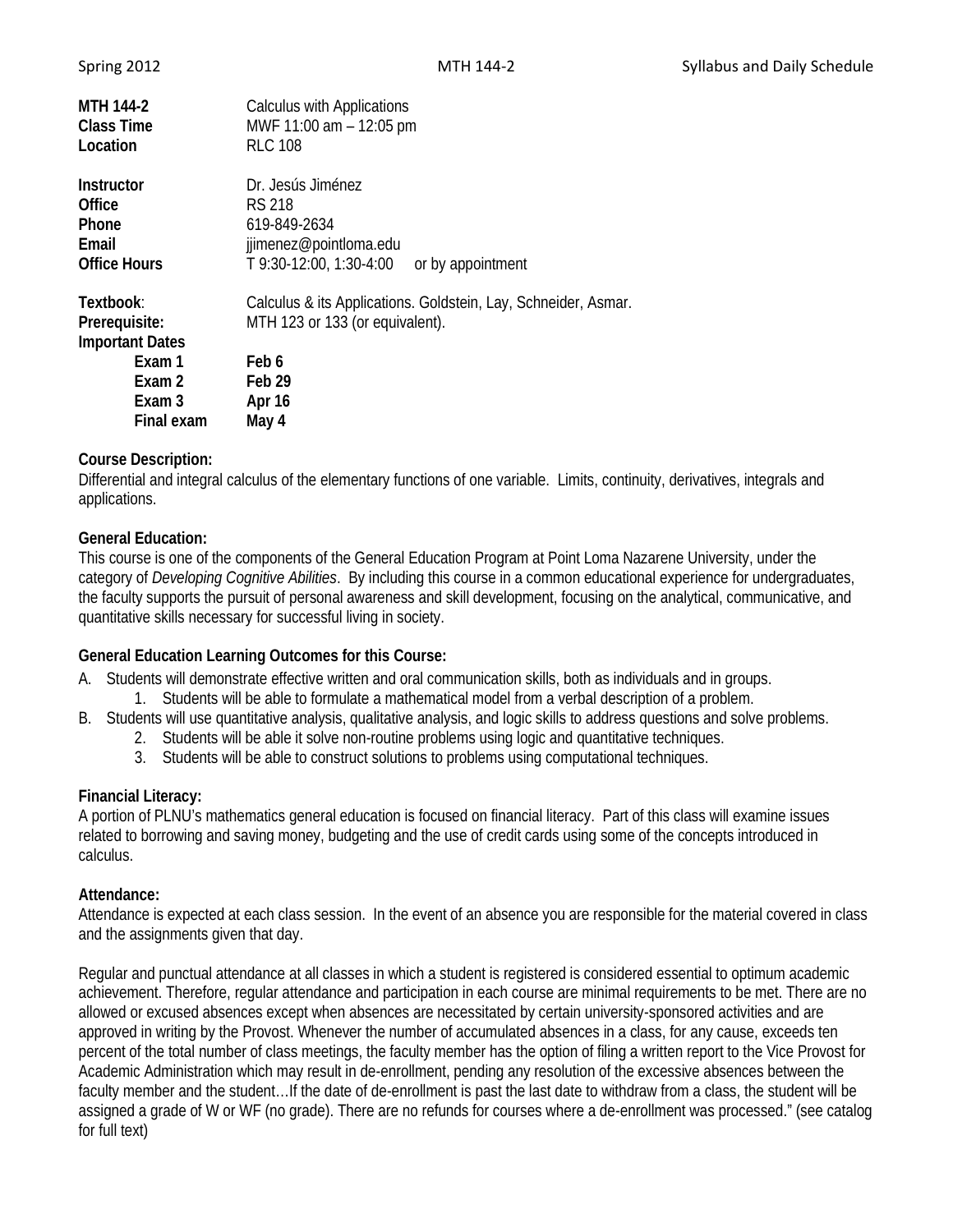# **Class Enrollment:**

It is the student's responsibility to maintain his/her class schedule. Should the need arise to drop this course (personal emergencies, poor performance, etc.), the student has the responsibility to follow through (provided the drop date meets the stated calendar deadline established by the university), not the instructor. Simply ceasing to attend this course or failing to follow through to arrange for a change of registration (drop/add) may easily result in a grade of F on the official transcript.

## **Academic Accommodations:**

While all students are expected to meet the minimum academic standards for completion of this course as established by the instructor, students with disabilities may require academic accommodations. At Point Loma Nazarene University, students requesting academic accommodations must file documentation with the Disability Resource Center (DRC), located in the Bond Academic Center. Once the student files documentation, the Disability Resource Center will contact the student's instructors and provide written recommendations for reasonable and appropriate accommodations to meet the individual needs of the student. This policy assists the university in its commitment to full compliance with Section 504 of the Rehabilitation Act of 1973, the Americans with Disabilities (ADA) Act of 1990, and ADA Amendments Act of 2008, all of which prohibit discrimination against students with disabilities and guarantees all qualified students equal access to and benefits of PLNU programs and activities.

Students with learning disabilities who may need accommodations should discuss options with the instructor during the first two weeks of class.

## **Academic Honesty:**

The Point Loma Nazarene University community holds the highest standards of honesty and integrity in all aspects of university life. Academic honesty and integrity are strong values among faculty and students alike. Any violation of the university's commitment is a serious affront to the very nature of Point Loma's mission and purpose.

Academic dishonesty is the act of presenting information, ideas, and/or concepts as one's own when in reality they are the results of another person's creativity and effort. Such acts include plagiarism, copying of class assignments, and copying or other fraudulent behavior on examinations. For more details on PLNU's policy go to: <http://www.pointloma.edu/experience/academics/catalogs/undergraduate-catalog/point-loma-education/academic-policies>

A student who is caught cheating on any item of work will receive a zero on that item and may receive an "F" for the semester. See the PLNU Catalog for a further explanation of the PLNU procedures for academic dishonesty.

# **Final Exam: Date and Time**

The final exam date and time is set by the university at the beginning of the semester and may not be changed by the instructor. Only in the case that a student is required to take three exams during the same day of finals week is an instructor authorized to change the exam date and time for that particular student.

**Grading:** Grades for the course will be based on homework (25%), three exams (15% each; total of 45 %), and a final exam (30%).

**Homework (25%):** Homework will be assigned every class meeting. A homework assignment is late if it is not received at the start of class on the due date. No late homework will be accepted; however the two lowest homework scores will be dropped. Please be sure that your homework is stapled together and the problems are in order. Homework will be scored on a combination of completeness and correctness. A random selection (the same for all people) of the problems will be graded on any homework assignment.

**Tests and Final Exam (15% each and 30%):** Tests and the Final Exam will include problems and questions over material assigned in the text, readings and handouts, as well as material presented in class.

No examination shall be missed without prior consent by me or a well documented emergency beyond your control. A score of zero will be assigned for an examination that is missed without prior consent or a well documented emergency beyond your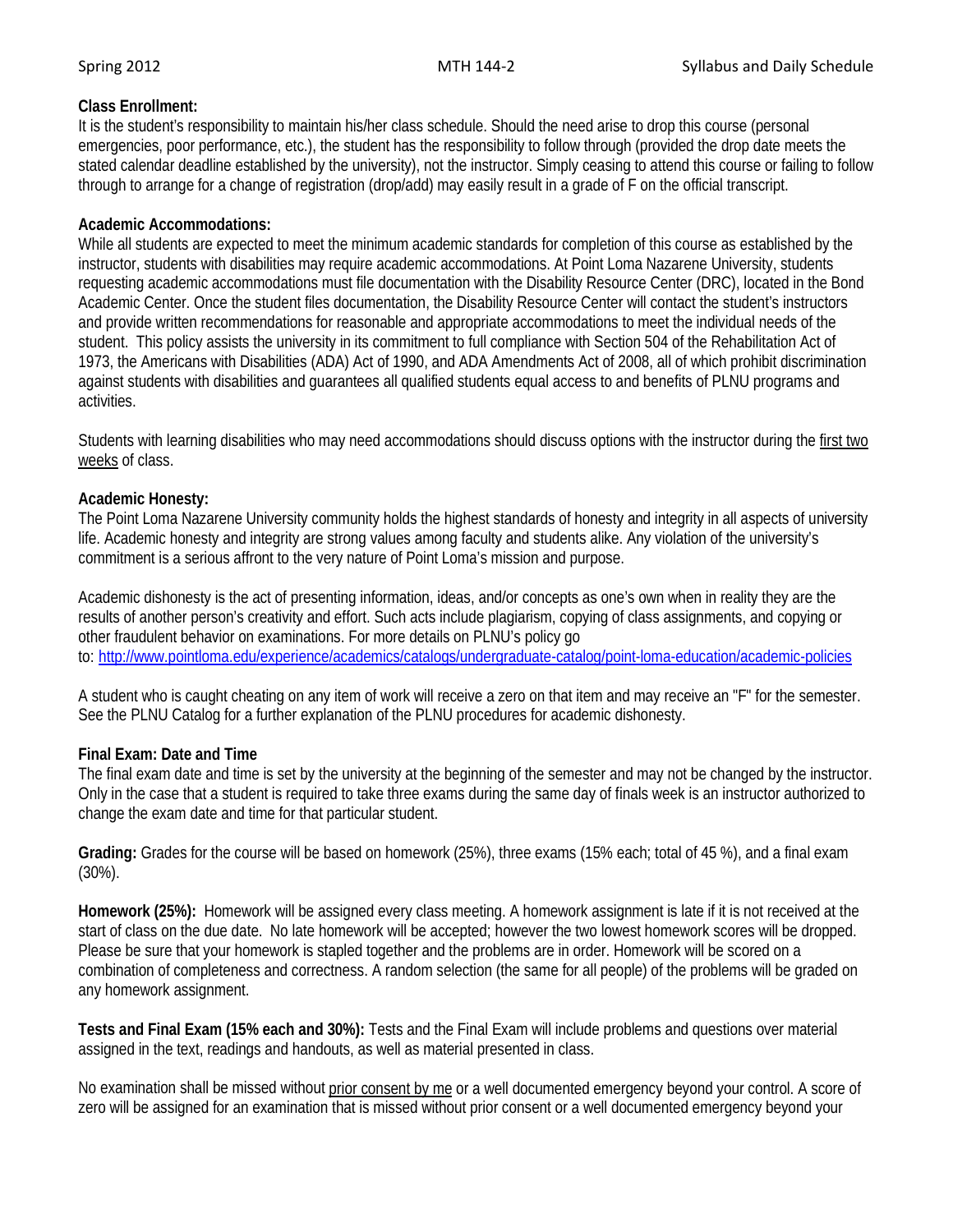control. The examination schedule is included in the daily schedule. I do not intend to accept excuses such as poor communication with parents, benefactors, sport team sponsors and/or travel agents.

# **Final Exam: Date and Time**

The final exam date and time is set by the university at the beginning of the semester and may not be changed by the instructor. Only in the case that a student is required to take three exams during the same day of finals week is an instructor authorized to change the exam date and time for that particular student.

| Please note: | The Final Exam is COMPREHENSIVE.           |  |  |
|--------------|--------------------------------------------|--|--|
|              | May 9, (Monday) at 8:00 a.m. to 10:00 a.m. |  |  |

**Grading Scale**: Course grades will be assigned according to the following scale:

| <b>Grading Scale in percentages</b> |                                                                                     |                                        |  |  |  |  |  |
|-------------------------------------|-------------------------------------------------------------------------------------|----------------------------------------|--|--|--|--|--|
| A                                   |                                                                                     |                                        |  |  |  |  |  |
|                                     |                                                                                     | $(87.5, 90)$ $(77.5, 80)$ $(67.5, 70)$ |  |  |  |  |  |
|                                     | $[92.5, 100]$ $[82.5, 87.5]$ $[72.5, 77.5]$ $[62.5, 67.5]$                          |                                        |  |  |  |  |  |
|                                     | $\vert$ [90, 92.5) $\vert$ [80, 82.5) $\vert$ [70, 72.5) $\vert$ [60, 62.5) $\vert$ |                                        |  |  |  |  |  |

**Cell Phones:** Turn off any cell phone, pager or things that make noise while you are in class. Also, do not text or work on other classes while in class -to do so is disrespectful to me and your classmates.

**General Advice:** The key to success in this class is to attend lectures regularly and do your homework. You learn mathematics by doing it yourself. You should expect to spend approximately two hours outside of class for every one hour in class working on homework and going over concepts. When doing homework, please note it is normal to not be able to do every problem correct on the first attempt. Do not be discouraged, instead seek help.

# **Sources of Help:**

- 1. Me. If you have questions, ask me. See office hours.
- 2. FREE TUTORING- Math Learning Center, RS-230. Hours are posted on the door.
- 3. Other classmates. Form study groups! Work together!